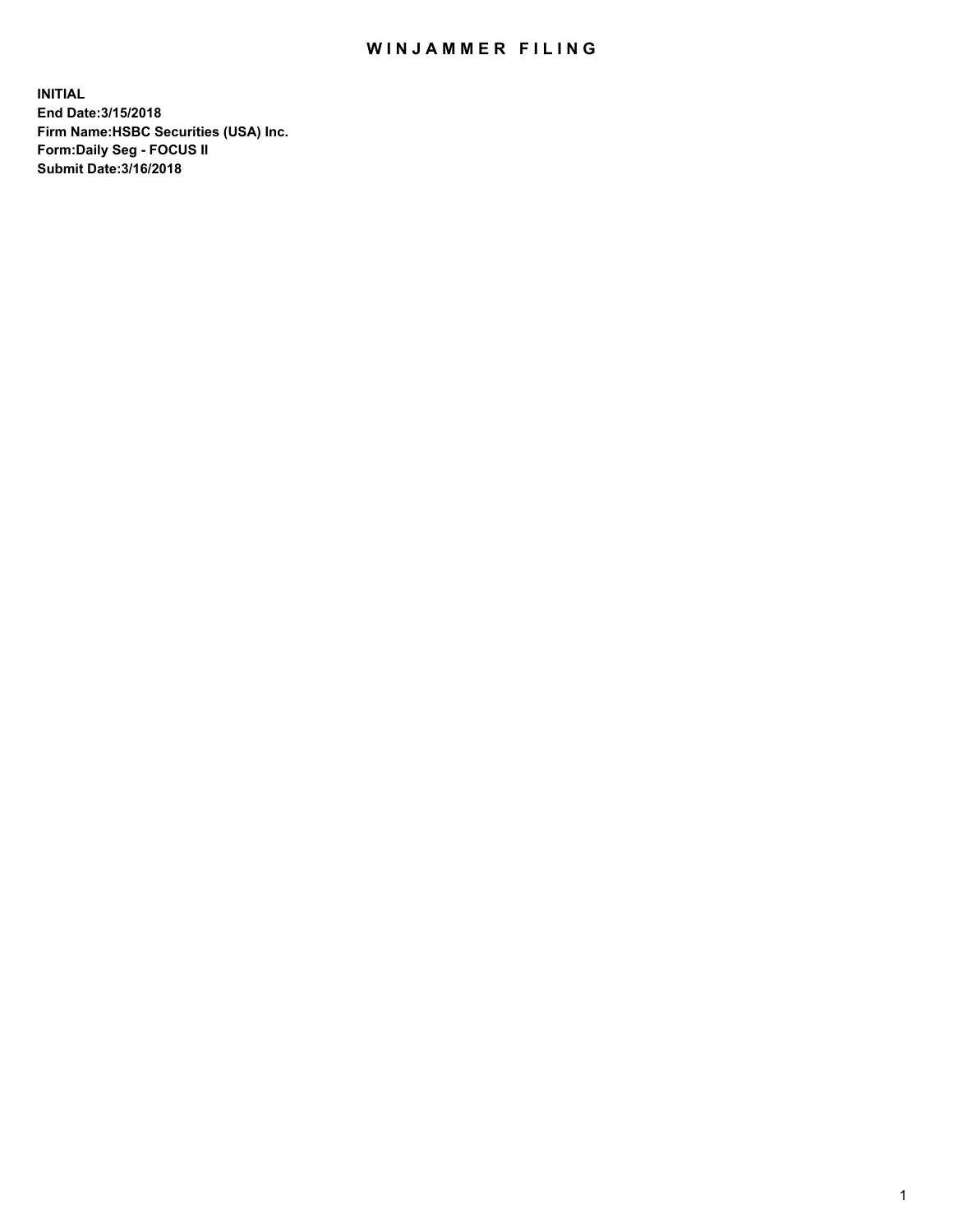## **INITIAL End Date:3/15/2018 Firm Name:HSBC Securities (USA) Inc. Form:Daily Seg - FOCUS II Submit Date:3/16/2018 Daily Segregation - Cover Page**

| Name of Company<br><b>Contact Name</b><br><b>Contact Phone Number</b><br><b>Contact Email Address</b>                                                                                                                                                                                                                         | <b>HSBC Securities (USA) Inc.</b><br><b>Michael Vacca</b><br>212-525-6941<br>michael.vacca@us.hsbc.com |
|-------------------------------------------------------------------------------------------------------------------------------------------------------------------------------------------------------------------------------------------------------------------------------------------------------------------------------|--------------------------------------------------------------------------------------------------------|
| FCM's Customer Segregated Funds Residual Interest Target (choose one):<br>a. Minimum dollar amount: ; or<br>b. Minimum percentage of customer segregated funds required:%; or<br>c. Dollar amount range between: and; or<br>d. Percentage range of customer segregated funds required between:% and%.                         | 147,000,000<br><u>0</u><br>0 <sub>0</sub><br>0 <sub>0</sub>                                            |
| FCM's Customer Secured Amount Funds Residual Interest Target (choose one):<br>a. Minimum dollar amount: ; or<br>b. Minimum percentage of customer secured funds required:%; or<br>c. Dollar amount range between: and; or<br>d. Percentage range of customer secured funds required between: % and %.                         | 25,000,000<br><u>00</u><br>0 <sub>0</sub>                                                              |
| FCM's Cleared Swaps Customer Collateral Residual Interest Target (choose one):<br>a. Minimum dollar amount: ; or<br>b. Minimum percentage of cleared swaps customer collateral required:%; or<br>c. Dollar amount range between: and; or<br>d. Percentage range of cleared swaps customer collateral required between:% and%. | 95,000,000<br>00<br><u>0 0</u>                                                                         |

Attach supporting documents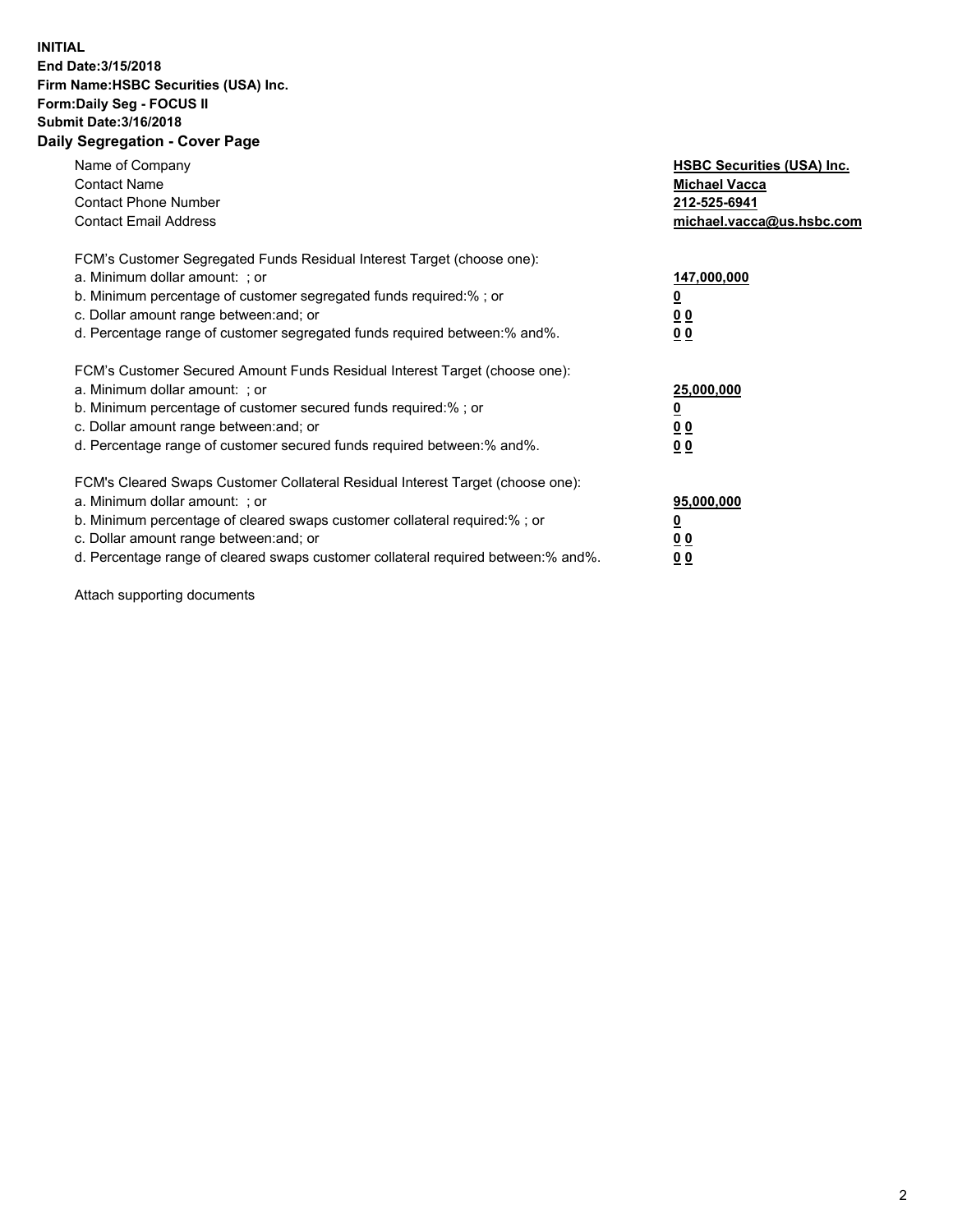**INITIAL End Date:3/15/2018 Firm Name:HSBC Securities (USA) Inc. Form:Daily Seg - FOCUS II Submit Date:3/16/2018 Daily Segregation - Secured Amounts**

Foreign Futures and Foreign Options Secured Amounts Amount required to be set aside pursuant to law, rule or regulation of a foreign government or a rule of a self-regulatory organization authorized thereunder **0** [7305] 1. Net ledger balance - Foreign Futures and Foreign Option Trading - All Customers A. Cash **78,972,904** [7315] B. Securities (at market) **88,157,902** [7317] 2. Net unrealized profit (loss) in open futures contracts traded on a foreign board of trade **332,976** [7325] 3. Exchange traded options a. Market value of open option contracts purchased on a foreign board of trade **0** [7335] b. Market value of open contracts granted (sold) on a foreign board of trade **0** [7337] 4. Net equity (deficit) (add lines 1. 2. and 3.) **167,463,782** [7345] 5. Account liquidating to a deficit and account with a debit balances - gross amount **1,262,749** [7351] Less: amount offset by customer owned securities **-1,260,598** [7352] **2,151** [7354] 6. Amount required to be set aside as the secured amount - Net Liquidating Equity Method (add lines 4 and 5) **167,465,933** [7355] 7. Greater of amount required to be set aside pursuant to foreign jurisdiction (above) or line 6. **167,465,933** [7360] FUNDS DEPOSITED IN SEPARATE REGULATION 30.7 ACCOUNTS 1. Cash in banks A. Banks located in the United States **64,078,684** [7500] B. Other banks qualified under Regulation 30.7 **0** [7520] **64,078,684** [7530] 2. Securities A. In safekeeping with banks located in the United States **22,116,135** [7540] B. In safekeeping with other banks qualified under Regulation 30.7 **0** [7560] **22,116,135** [7570] 3. Equities with registered futures commission merchants A. Cash **0** [7580] B. Securities **0** [7590] C. Unrealized gain (loss) on open futures contracts **0** [7600] D. Value of long option contracts **0** [7610] E. Value of short option contracts **0** [7615] **0** [7620] 4. Amounts held by clearing organizations of foreign boards of trade A. Cash **0** [7640] B. Securities **0** [7650] C. Amount due to (from) clearing organization - daily variation **0** [7660] D. Value of long option contracts **0** [7670] E. Value of short option contracts **0** [7675] **0** [7680] 5. Amounts held by members of foreign boards of trade A. Cash **52,480,862** [7700] B. Securities **66,041,767** [7710] C. Unrealized gain (loss) on open futures contracts **332,976** [7720] D. Value of long option contracts **0** [7730] E. Value of short option contracts **0** [7735] **118,855,605** [7740] 6. Amounts with other depositories designated by a foreign board of trade **0** [7760] 7. Segregated funds on hand **0** [7765] 8. Total funds in separate section 30.7 accounts **205,050,424** [7770] 9. Excess (deficiency) Set Aside for Secured Amount (subtract line 7 Secured Statement Page 1 from Line 8) **37,584,491** [7380] 10. Management Target Amount for Excess funds in separate section 30.7 accounts **25,000,000** [7780] 11. Excess (deficiency) funds in separate 30.7 accounts over (under) Management Target **12,584,491** [7785]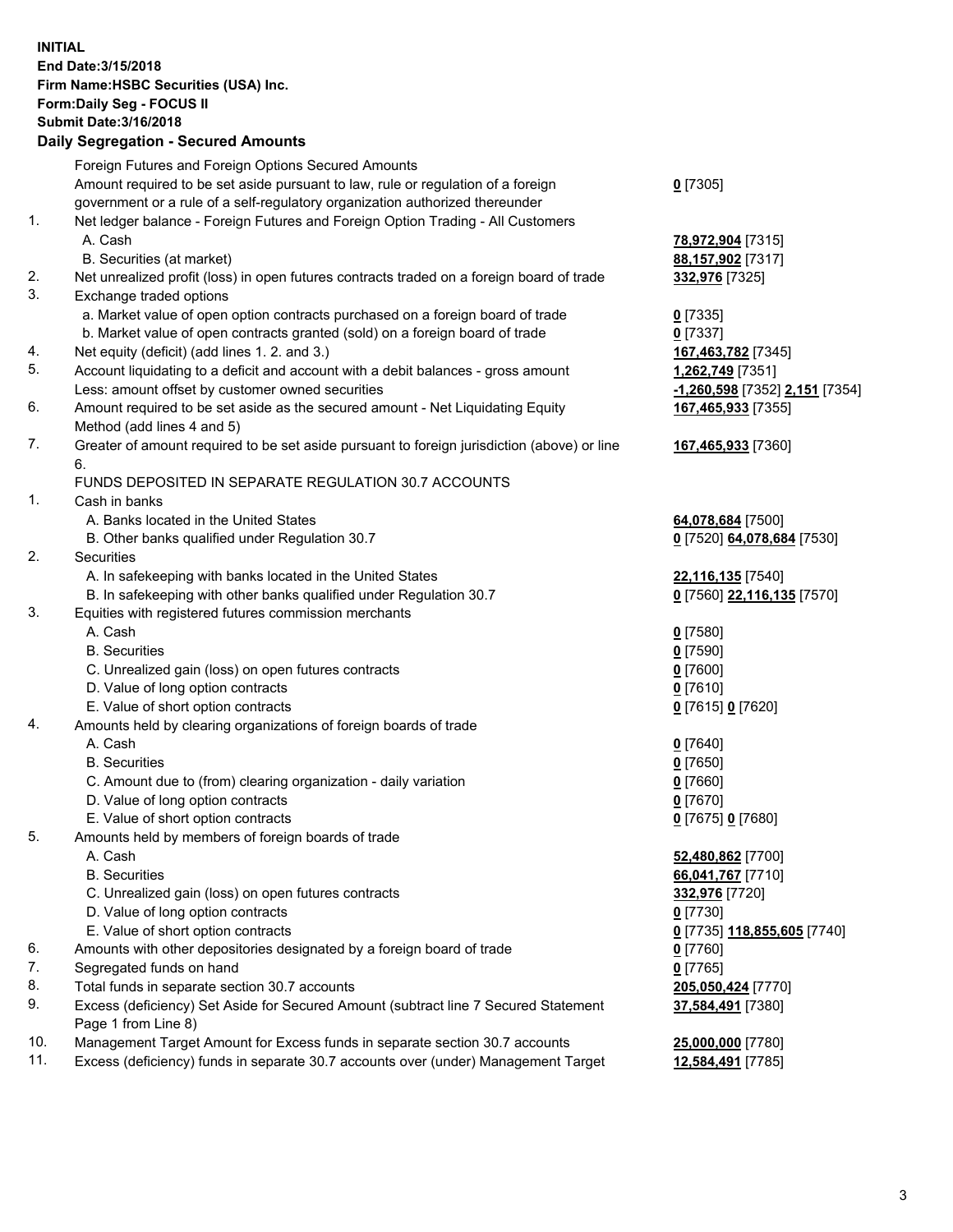**INITIAL End Date:3/15/2018 Firm Name:HSBC Securities (USA) Inc. Form:Daily Seg - FOCUS II Submit Date:3/16/2018 Daily Segregation - Segregation Statement** SEGREGATION REQUIREMENTS(Section 4d(2) of the CEAct) 1. Net ledger balance A. Cash **295,360,635** [7010] B. Securities (at market) **1,264,775,977** [7020] 2. Net unrealized profit (loss) in open futures contracts traded on a contract market **92,135,381** [7030] 3. Exchange traded options A. Add market value of open option contracts purchased on a contract market **208,273,812** [7032] B. Deduct market value of open option contracts granted (sold) on a contract market **-18,753,582** [7033] 4. Net equity (deficit) (add lines 1, 2 and 3) **1,841,792,223** [7040] 5. Accounts liquidating to a deficit and accounts with debit balances - gross amount **6,246,328** [7045] Less: amount offset by customer securities **-6,115,924** [7047] **130,404** [7050] 6. Amount required to be segregated (add lines 4 and 5) **1,841,922,627** [7060] FUNDS IN SEGREGATED ACCOUNTS 7. Deposited in segregated funds bank accounts A. Cash **28,754,205** [7070] B. Securities representing investments of customers' funds (at market) **0** [7080] C. Securities held for particular customers or option customers in lieu of cash (at market) **213,138,094** [7090] 8. Margins on deposit with derivatives clearing organizations of contract markets A. Cash **526,424,680** [7100] B. Securities representing investments of customers' funds (at market) **0** [7110] C. Securities held for particular customers or option customers in lieu of cash (at market) **994,767,463** [7120] 9. Net settlement from (to) derivatives clearing organizations of contract markets **-15,577,015** [7130] 10. Exchange traded options A. Value of open long option contracts **208,273,812** [7132] B. Value of open short option contracts **-18,753,582** [7133] 11. Net equities with other FCMs A. Net liquidating equity **9,202,832** [7140] B. Securities representing investments of customers' funds (at market) **0** [7160] C. Securities held for particular customers or option customers in lieu of cash (at market) **0** [7170] 12. Segregated funds on hand **56,870,420** [7150] 13. Total amount in segregation (add lines 7 through 12) **2,003,100,909** [7180] 14. Excess (deficiency) funds in segregation (subtract line 6 from line 13) **161,178,282** [7190] 15. Management Target Amount for Excess funds in segregation **147,000,000** [7194] **14,178,282** [7198]

16. Excess (deficiency) funds in segregation over (under) Management Target Amount Excess